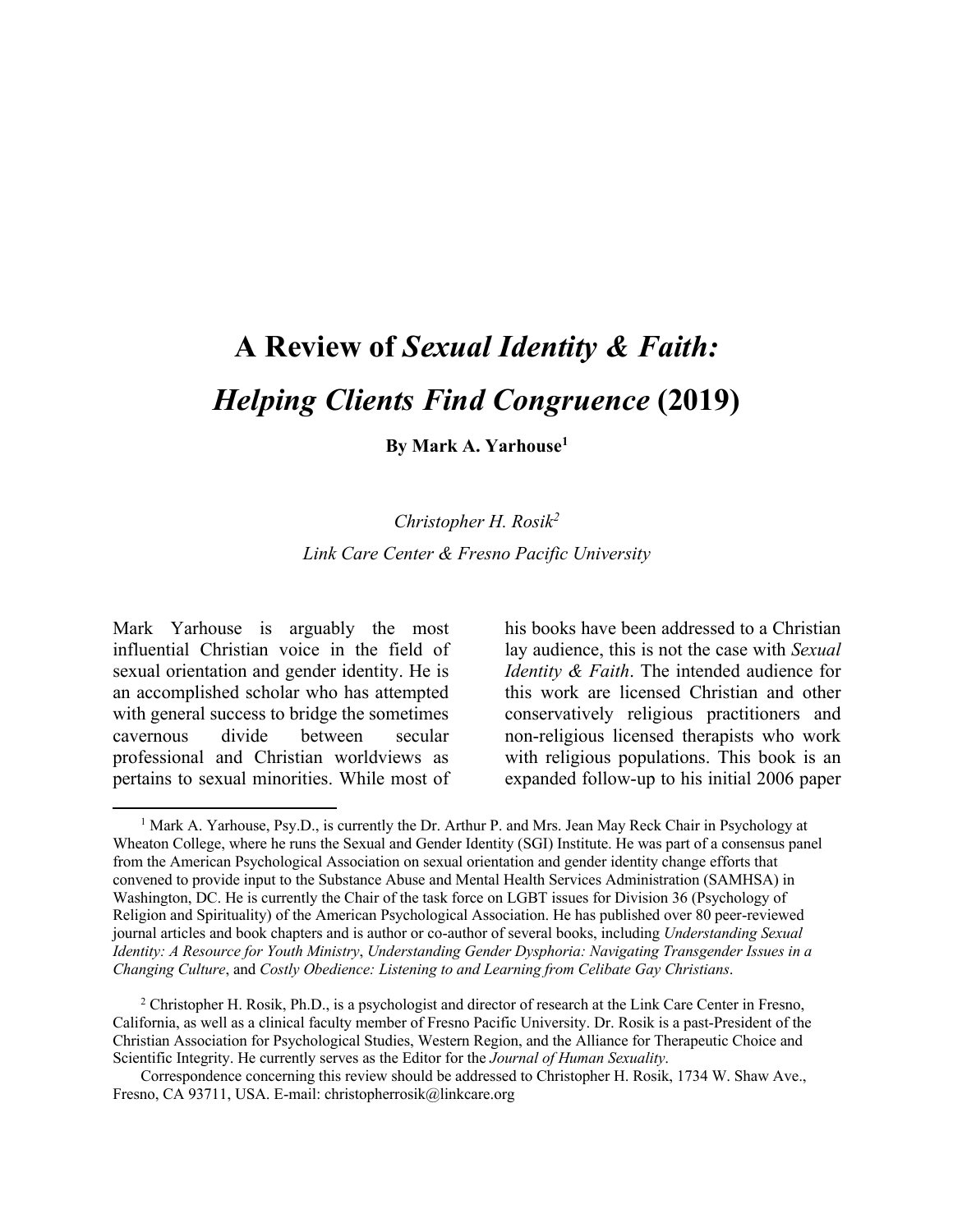(co-authored with Warren Throckmorton) outlining their Sexual Identity Therapy (SIT) framework for working with often conflicting sexual and religious identities of clients.

## **The Sexual Identity Therapy Framework Positioning of SIT**

Yarhouse positions SIT as a "third way" approach between sexual orientation change efforts (SOCE), which he generally dismisses, and gay-affirmative therapy (GAT) approaches, toward which he seems generally more sympathetic while clearly acknowledging potential limitations for Christian clients. He describes SIT as "clientaffirmative" with a focus on sexual identity exploration that provides a nuanced understanding of both mainstream LGBTQ+ and religious communities (p. 7). As Yarhouse developed and practices SIT, it is primarily cognitive-behavioral, personcentered, and more recently narrative in its theoretical orientation. SIT has four primary phases: assessment and advanced consent, psychoeducation, attributional search for identity, and personal congruence. Yarhouse treats each of these phases in detail.

## **Assessment and Advanced Consent**

SIT commences with a detailed assessment process focusing on both sexual and religious identities of the client, as well as the history of any conflict between these identities. Clinicians are encouraged to assess the clients' awareness, development, and any synthesis of same-sex sexuality. Furthermore, Yarhouse stresses the value of assessing a number of common milestones in clients' potential formation of their sexual identity, such as first disclosure of same-sex attractions (SSA), private adoption of a gay identity, and first engagement in same-sex behavior. Religious identity of clients must also be assessed, with an aim of obtaining a

better sense of clients' religious faith as it relates to and informs their same-sex sexuality. Such assessment should include clients' motivations and expectations for pursuing therapy. Yarhouse also recommends, and wisely, I believe, that therapists conduct ongoing assessment of the therapy process. He provides an extensive Quality of Life instrument (pp. 32–36) he uses for periodic assessment with clients.

The SIT assessment phase also includes advanced informed consent: "Advanced informed consent should include discussion of what is causing the client's difficulties, professional treatment options and paraprofessional alternative, possible benefits and risks of treatment, and possible outcome without treatment" (p. 38). This discussion may include a statement about the APA's position on same-sex sexuality and theories of etiology for SSA. Regarding etiology, Yarhouse generally adopts the APA's stance, which indicates research does not support any one theory of sexual orientation development and that multiple factors are likely to converge and "provide a 'push' in the direction of same-sex sexuality" (p. 41). The range of possible treatment options are briefly outlined. Yarhouse correctly observes, "Some professionals provide GAT, which is itself not so much a protocol as a posture toward being gay" (p. 44). GAT typically has the goal of helping the client live openly and with integrity as a gay person. SOCE, according to Yarhouse, is an attempt to change clients' sexual orientation, and there is broad consensus that these practices are unethical and, for minors, now illegal in many states. As a result, SOCE currently is more likely to occur in faithbased ministries. Then Yarhouse adds (p. 44):

It should be noted too that the primary potential benefit of SOCE approaches may be simply the opportunity for the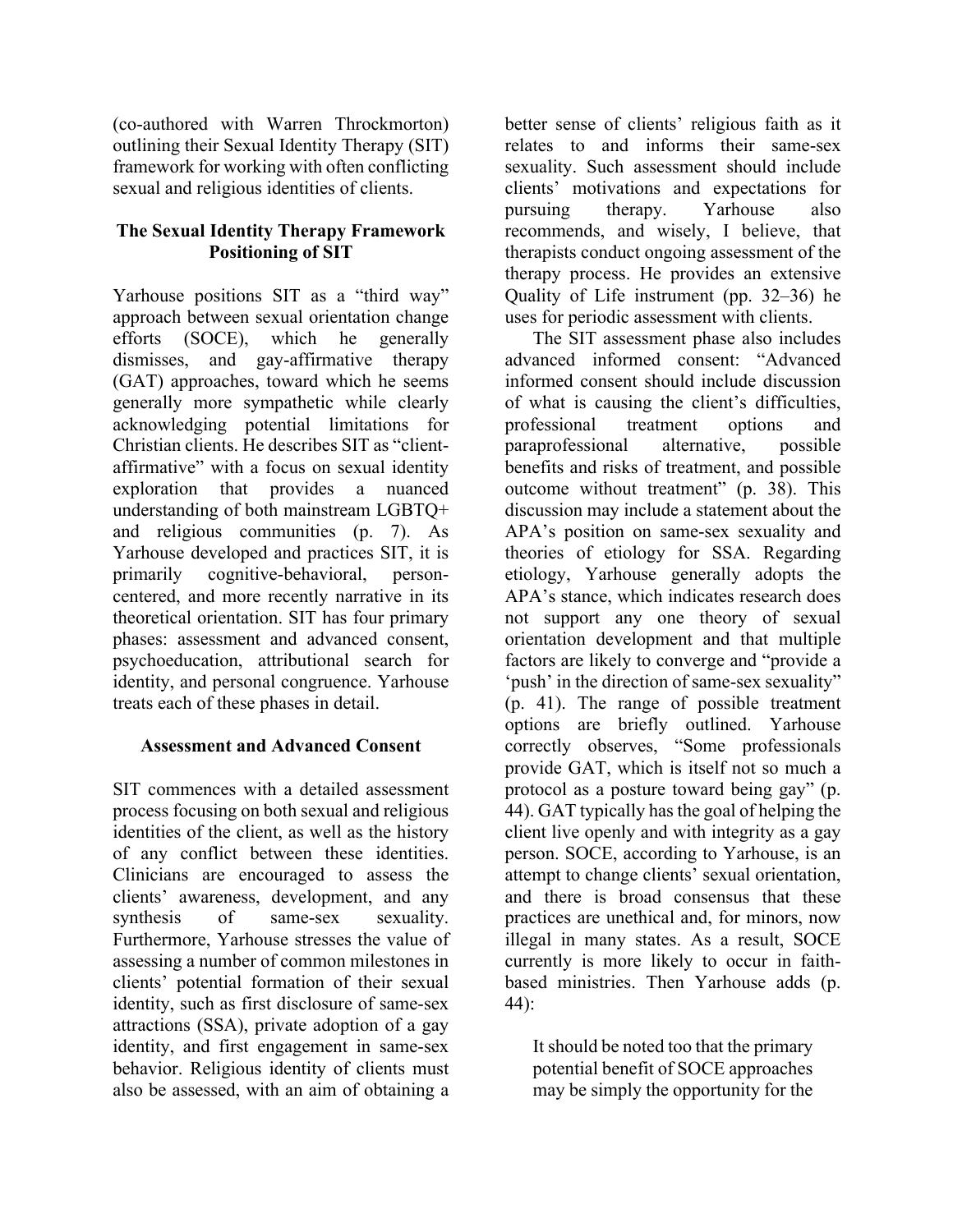client to explore their identity and find social support while learning adaptive coping in a context that honors their religious perspectives (APA, 2009). These benefits are precisely the emphasis of SIT and related "third way" approaches to clinical practices today.

The author concludes his discussion of advanced informed consent by acknowledging the difficulty some therapists will have with clients whose ultimate choices surrounding their identity conflict will lead them to a ". . . resolution that does not align with the clinician's own values. . . . How difficult will it be for you to present a range of options to clients without setting up one option as the one you prefer?" (p. 49).

## **Psychoeducation and Attributional Search**

Yarhouse identifies two primary components of psychoeducation as the second stage of SIT. He discusses with clients his three-tier distinction between sexual attractions, sexual orientation, and gay identity. This is a very helpful differentiation about which Yarhouse goes into some detail (pp. 60–66). I would certainly concur in recommending all clinicians working in this area to be familiar with this distinction when providing psychoeducation to same-sex attracted clients. The other component of this stage is working with clients to have them "weigh" the relative importance they give to several parts of their experience. These parts include the strength of their same-sex sexuality, current and past sexual behavior, and personal beliefs and values.

The third SIT stage of attributional search for identity refers to "... how a person makes meaning of their experience of same-sex attraction" (p. 11). Yarhouse describes this middle stage as a cognitive search for

meaning wherein clients are helped by the therapist to "... make sense of their same-sex sexuality and begin to develop a meaningmaking structure that will help them thrive and achieve congruence" (p. 80). Two examples of milestone attributions are when clients initially attribute meaning to same-sex sexuality and when they assess the meaning of the word "gay" in relation to themselves. Here the therapist listens to the sense-making stories (i.e., attributions) that are embedded in how clients think about their sexuality and attempts to understand how they see their sexuality through interpretive lenses. Yarhouse identifies three such lenses through which clients may view LGBTQ+ issues: the diversity lens, the disability lens, and the sacred lens.

The author's discussion of these lenses is very useful to both clinician and client. In the diversity lens, persons with SSA are viewed as part of the LGBTQ+ community, and their sexuality should be recognized and celebrated. This is the lens of GAT. The disability lens assumes because SSA is not the normative sexual experience, it is "... either the result of something not functioning properly or evidence of sexuality not being as it should" (p. 85). Here same-sex orientation can be a variation in nature and not likely to change, but sexual impulses are not seen to justify engaging in same-sex sexual behavior. Finally, in the sacred lens clients view the same-sex sexuality as a variation occurring in nature and regard it with concern as it violates something sacred. They may see their sexuality as an indicator of spiritual deficiency, hence

. . . whereas the disability lens treats same-sex attractions as an enduring reality . . . the sacred lens regards them as something that must be contended against, that must be healed. Requests for SOCE often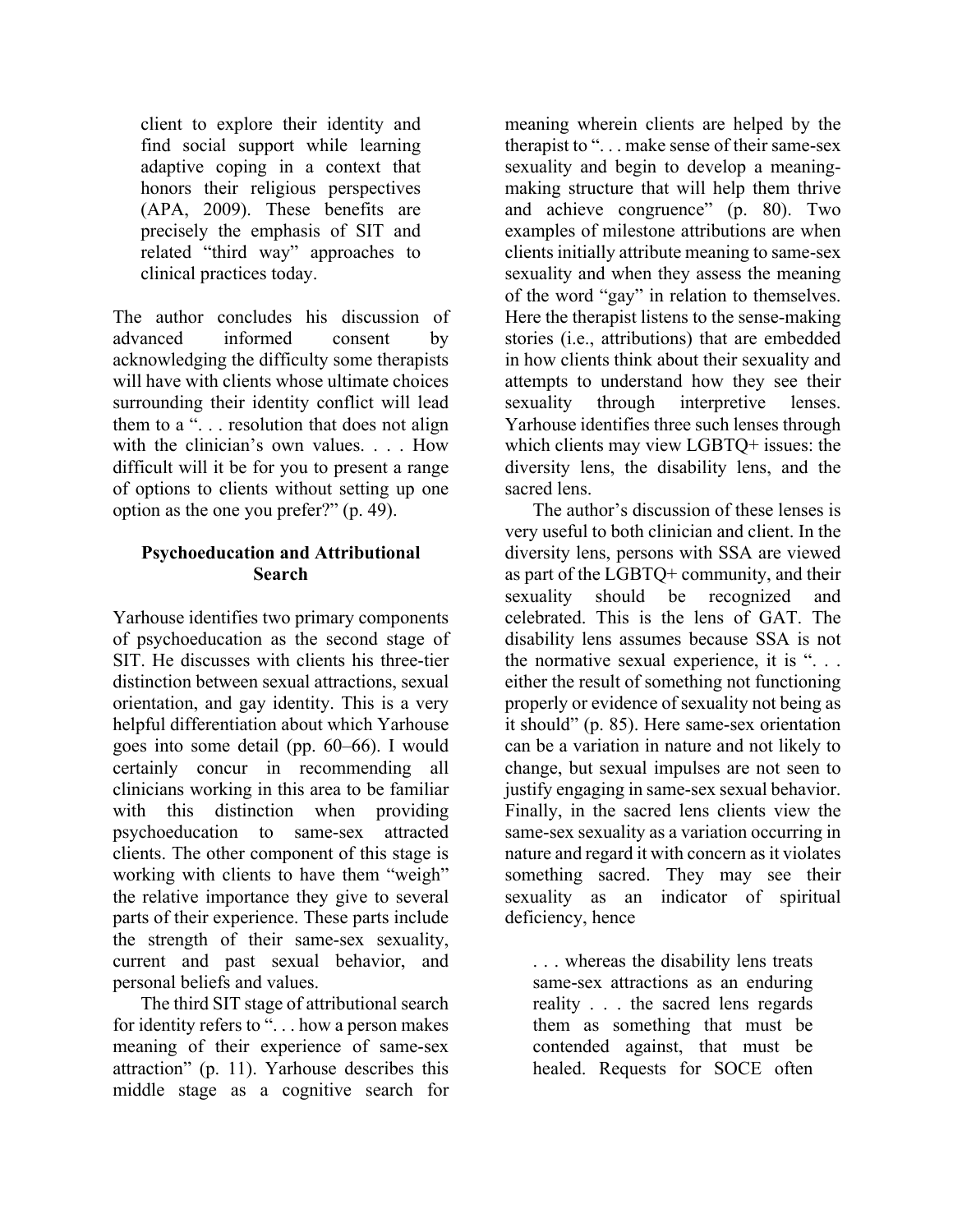come from adherents of the sacred lens, in my experience. (p. 47)

Yarhouse notes that therapists need not uncritically accept the lens clients have adopted and can explore with clients the benefits and drawbacks of each lens. However, he cautions, "Clinicians do not adjudicate among the underlying philosophical and theological views that undergird different lenses, but rather help our clients become more aware of how they are seeing their sexuality  $\ldots$ " (p. 91).

In this stage Yarhouse also helps clients identify narratives that may have come to dominate and influence their lives. He describes two main scripts, one derived from traditional religious communities and the other from mainstream LGBTQ+ communities (pp. 94–102). The "Shame script" includes four tenets involving (1) SSA as a departure from who people are meant to be, (2) moral culpability not just for sexual behavior but also for experiencing SSA, (3) SSA signals a willful disobedience against God, and (4) centering life on Christ will free you from SSA. This is in contrast to the "Gay script," which Yarhouse characterizes as including (1) SSA is a categorical distinction between (LGB and heterosexual) types of people, (2) SSA signals your fundamental nature as a person, (3) sexual attractions are the core of your identity and sense of self, and (4) sexual behavior is morally permissible and an expression of identity and who you really are. Yarhouse rightly cautions that these scripts are not universal within either religious or LGBTQ+ communities and warns against stereotyping.

## **Personal Congruence**

In the SIT approach, congruence is conceptualized as ". . . the bringing together of one's belief/values and one's behavior/identity" (p. 133). Preparatory to

this congruence, clients may need to identify and remove the constraints that experiences and dominant narratives may have placed upon them that interfere with the goal of congruence. Yarhouse notes that the life stories of clients are often influenced by relationships and cultures in which they live, which can limit the way clients experience their life stories through "proscriptive" and "prescriptive" constraints. Within SIT, "... a proscriptive constraint places a limit on what a person can share, drawing a line between what is and is not allowed to be mentioned"; whereas a prescript constraint ". . . insists that certain questions be asked only in a prescribed manner and allows only for a prescribed conclusion" (p. 107). Although constraints can derive from both religious and mainstream LGBTQ+ communities, the SIT process is the same.

[Clients] can then acknowledge the existence of the constraints and decide how they want to respond to them. They can consider the impact of adhering to the constraints placed on them and decide whether they wish to concede to a particular constraint or to reject it. If they choose to reject a constraint, they could use therapy to learn how to respectfully communicate that rejection and explore alternatives to the proscriptions or prescriptions being communicated. (p. 107)

In subsequent chapters, Yarhouse describes the technique of "interviewing the concern," assisting clients to identify the chapters in their lives, and the importance of working with clients to help them develop a counternarrative to the narrative that gave rise to their identity conflict. He observes Christian clients in particular as having problem narratives that usually involve a shame script and/or a gay script. Some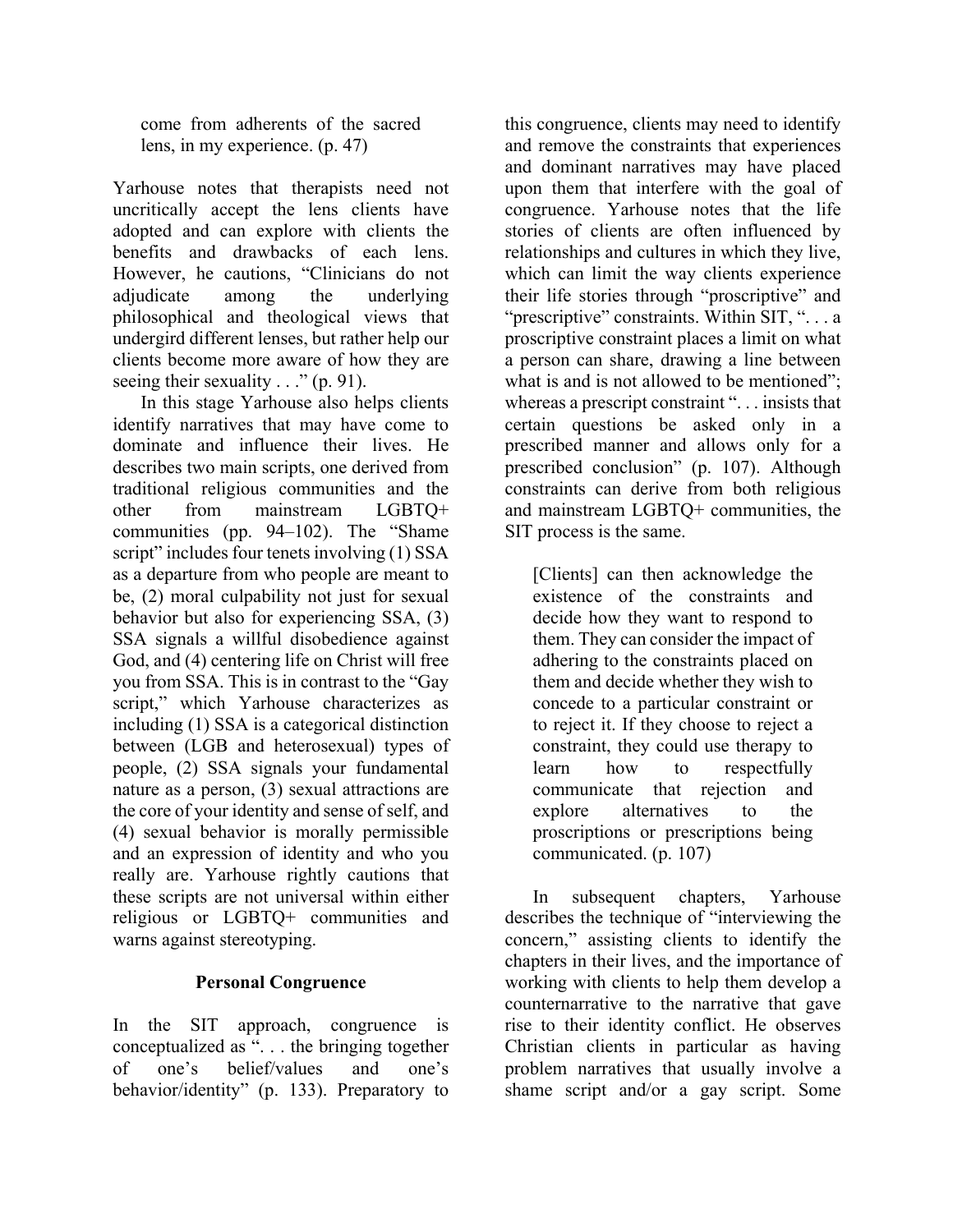examples of these problem stories associated with a shame script and their suggested counternarratives include (p. 119):

• "My same-sex attractions are willful disobedience." [Counternarrative: "My same-sex sexuality is not a result of willful disobedience; I found myself experiencing same-sex attraction when I was a teen. I have decisions to make about how I live my life and what my sexuality means to me, but to say it was a choice is simply not true."

● "My same-sex sexuality is the result of bad parenting." [Counternarrative: "I don't know why I experience same-sex attractions, but I don't think there was anything my parents did or didn't do that caused  $it$ ".]

● "My same-sex sexuality is the result of sexual trauma." [Counternarrative: "I'm sure sexual abuse complicated my sexuality, but I don't know that it caused me to experience same-sex attraction."]

• "To be gay is a sexual addiction." [Counternarrative: "To be gay is to experience same-sex attractions as an orientation—it is not an addiction."]

● "To be gay is an abomination." [Counternarrative: To be gay is not an abomination, but my same-sex sexuality raises questions for me about how I ought to live my life."].

From my perspective, these counternarratives are about reframing understandings and developing self-compassion through a more or less Christian values framework.

Developing such counternarratives helps SIT clients to reach the end goal of therapy, i.e., congruence. In SIT, "congruence is achieved when a person is able to adopt an identity outcome and live it out in ways that are keeping with their beliefs and values" (p. 12). Congruence can be achieved in two primary ways: (1) moving behavior and identity into alignment with previously held beliefs and values, or (2) realigning beliefs and values so that they become congruent with behavior and identity. The former is usually associated with maintaining traditional religious identity and sexual behavior, while the latter is typically a pathway to gay identity, though there can be hybrids, such as a sexually celibate Christian who identifies as gay.

Yarhouse anticipates and addresses criticism directed at this conception of congruence from some traditional Christian perspectives.

Congruence can take many forms. This is one reason why some religious affiliated individuals have criticized SIT; this therapy model doesn't hold out one identity outcome as the prescribed outcome for all clients. The clinician is asked to "get out of the way" of how the client resolves the conflict between religious and sexual identities, so that the decisions that clients make in developing counternarratives and achieving congruence are truly their own. . . . Our goal as clinicians who practice SIT is to value both clients' faith and their same-sex sexuality. What we are trying to do is join clients on a journey as the work to determine how these aspects of their lives best fit together. (p. 137)

The book continues with helpful chapters focusing on working with mixed-orientation couples and with parents subsequent to their teenager coming out as "gay." Four appendices conclude the work, including three case studies so the reader can get a sense of what SIT looks like in practice. Of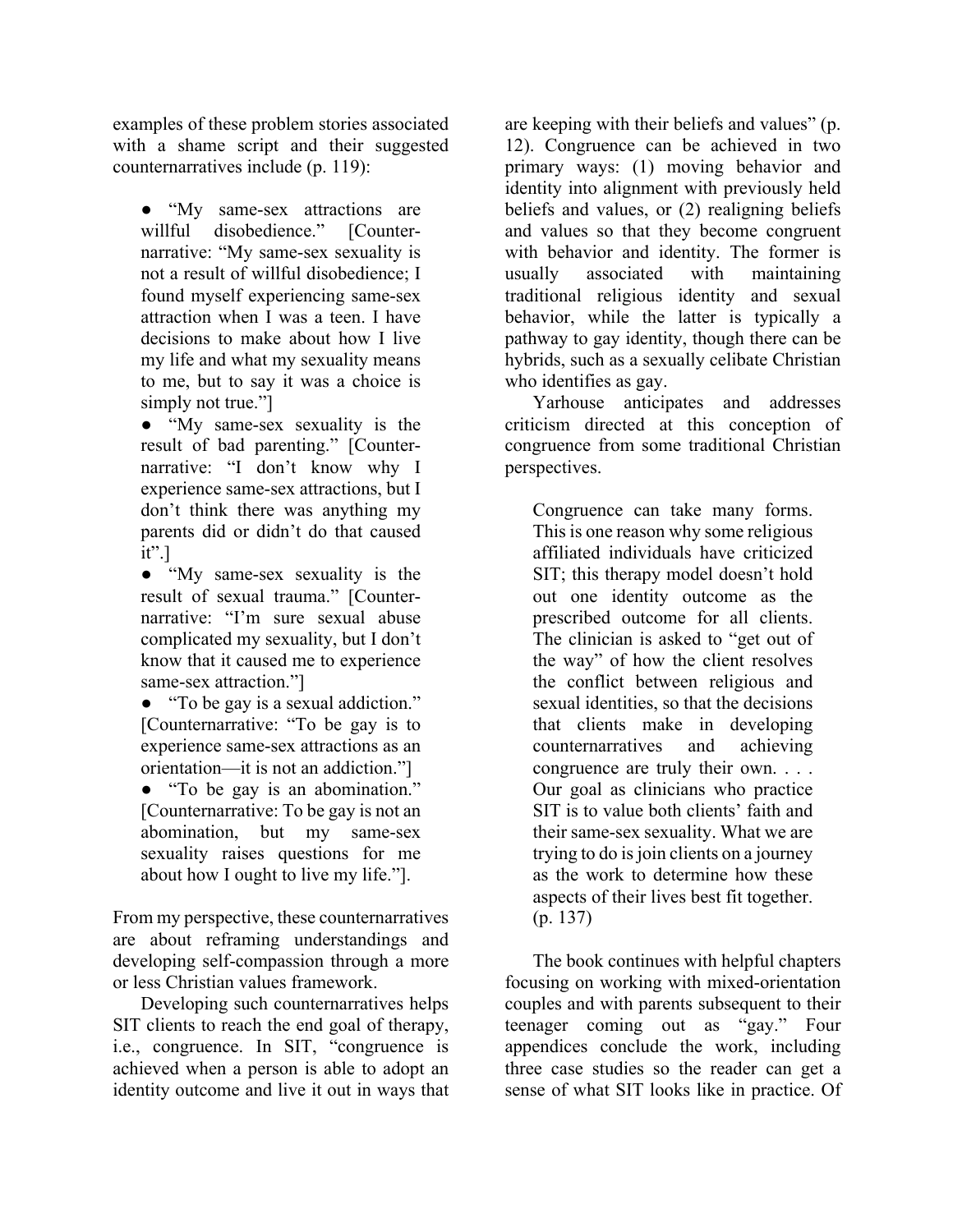particular interest is the appendix that is a reprint of the original SIT framework that was published in 2006 by Yarhouse and Warren Throckmorton. While *Sexual Identity & Faith* adheres fairly closely to this original framework, there are some differences in emphasis that seem noteworthy, which I will explore shortly.

#### **Observations**

In many respects, this is a book with which any clinician working with clients who experience conflicts between their faith and sexuality should be familiar. Yarhouse demonstrates appropriate sensitivity to and clinical acumen for the many landmines that can be present in working with this client population. On a strictly practical level, I appreciated the numerous worksheets and suggested clinician language he provides for conducting SIT, much of which can aptly be utilized regardless of whether the therapist strictly adheres to the SIT framework. His work is a service to clinicians looking for a model that may place their therapy under less professional and legal scrutiny than past and present change-oriented therapies. That said, I can imagine some therapists sensing there is more to this field than SIT allows and not feeling fully satisfied with the book generally and the SIT model specifically.

Clinicians looking for any consideration with SIT of potential psychodynamic, developmental, attachment, and childhood trauma influences on same-sex attractions and behaviors will be disappointed. Yarhouse notes early on that he has seen many failed SOCE cases who were taught their SSA is the product of sexual abuse or unmet emotional needs in relationship to their parents: "I didn't think much of these theories for the etiology of same-sex sexuality" (p. xi). Of course this is a problem if clients were coercively "taught" by their therapists any etiological model, but there are clients who

gravitate to a particular view because they feel it matches their experience. I hope SIT would not try to reeducate these clients away from their perspectives, although no etiological belief guarantees change.

Yarhouse's reluctance to entertain any etiological role for developmental and/or trauma experiences may relate to a number of factors. As a cognitive-, behavioral-, and narrative-oriented clinician, potential psychodynamic and attachment issues are an unlikely focus of therapeutic interest or exploration. On pages 46–47, Yarhouse lists the kinds of goals that could guide SIT focus, and nowhere is mentioned the assessment and treatment of trauma. Nor is the clinical exploration of traumatic experience or adverse childhood events ever mentioned in the case study material offered. Perhaps such exploration is assumed as a parallel therapeutic focus outside of the SIT domain, but the failure to mention it throughout the book raises concerns. It would also seem plausible that clients who want to explore the degree to which their trauma history may have influenced the development of their same-sex attractions and/or have experienced fluidity in these attractions would be less likely to consult with a CBT-oriented clinician. Individuals who did not benefit from change efforts or who do not report or do not recognize trauma histories may be more likely to self-select for SIT. This may be why he tells clients, "Most people who come to see me have been down that [change approach] road and have not found it to deliver on the promises that were made" (p. 45). This does not mean Yarhouse's observations, derived from the small subset of sexual minority clients with whom he works, cannot be spot on for a number of individuals who have found therapeutic change efforts wanting. However, it is possible he may be overgeneralizing from his clinical experiences to the population of traditionally religious sexual minorities with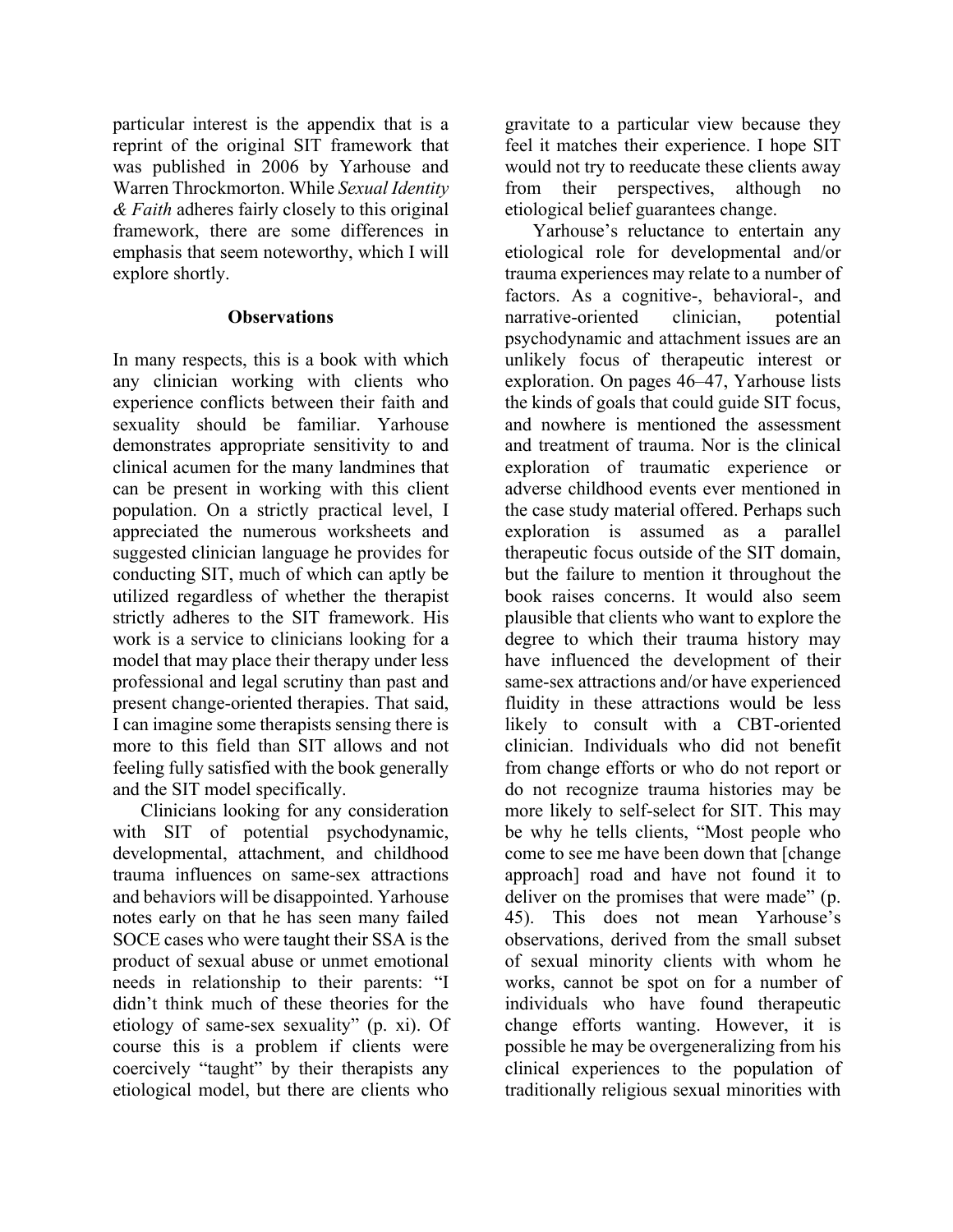conflicts about their SSA who present for therapy, some of whom may report changes in their experience of SSA have been important in their pursuit of personal congruence. Finally, it is hard to imagine that professional status considerations are not also an understandable factor in Yarhouse's reluctance to address or take a clear position on some of the more controversial issues associated with working with this population, such as the influence of childhood trauma on sexual orientation or the possibility of some degree of therapy-assisted fluidity and change for some clients. Surely taking a wrong step on such radioactive issues would jeopardize his position as perhaps the foremost bridge builder between traditional Christian communities and the secular psychological world of the APA and beyond.

Perhaps Yarhouse's limited exposure to a variety of client experiences with change efforts is reflected in his characterization of SOCE, which generally mimics the APA's sentiments. In this caricature, changeallowing therapies attempt to "make gay people straight" and "manipulate orientation" (p. 7). They also have as their goal "a fixed outcome in which clients shift toward a heterosexual orientation" (p. 52). By contrast, SIT is "implicitly integrative" as a model that "does not explicitly align with a value system" (p. xiii) and does not allow therapists' "biases to direct clients toward one path over another" (p. 50). This strikes me as a false dichotomy for at least a couple of reasons.

First, these depictions of SOCE, which no doubt have applied to historical uses of coercive and aversive techniques in religious and professional psychological circles alike, simply have not been a part of changeallowing therapies for decades. Yarhouse does not seem familiar with client experiences of fluidity and change that are not attempts at direct manipulation but rather *emerge* as byproducts of therapeutic work

addressing trauma or emotional-relational development. Therapists must be exceedingly careful not to give false hopes of change, but should they not also exercise caution in foreclosing any possibility of sexual attraction fluidity?

Second, positioning SIT as being values neutral seems to me to be a somewhat shallow philosophical stance to take. If stating that SIT does not have a value system is meant to convey the need for therapist sensitivity to the values of clients and to work as much as possible within their value frameworks, then this is good advice. However, strictly speaking, to not have alignment with a values system is, in fact, to adopt very clear value framework from which to do clinical work. If this valuesneutral stance of SIT is as thorough going as it is made out to be, then there can never be value conflicts between the client and therapist so stark that it places limits on the therapeutic work or necessitates referral to a clinician with more aligned values. This may be why the book has no guidance for therapists who conceivably could experience such conflicts regarding how best to avoid such situations and/or to orchestrate a referral.

Yarhouse's inclusion as an appendix of his 2006 description of SIT is of particular interest as it provides some contrast to the rest of the book, appearing more balanced in its treatment of SOCE in a therapy context. For example, he acknowledges, ". . . for some clients, exploration of how fluid their sexuality could be is of prime therapeutic interest" (p. 191), and elsewhere even notes some clients report change experiences:

To varying degrees, some clients may come to believe change has occurred in their sexuality while some will believe little or no change has occurred. These perceived changes can be examined, but we do not view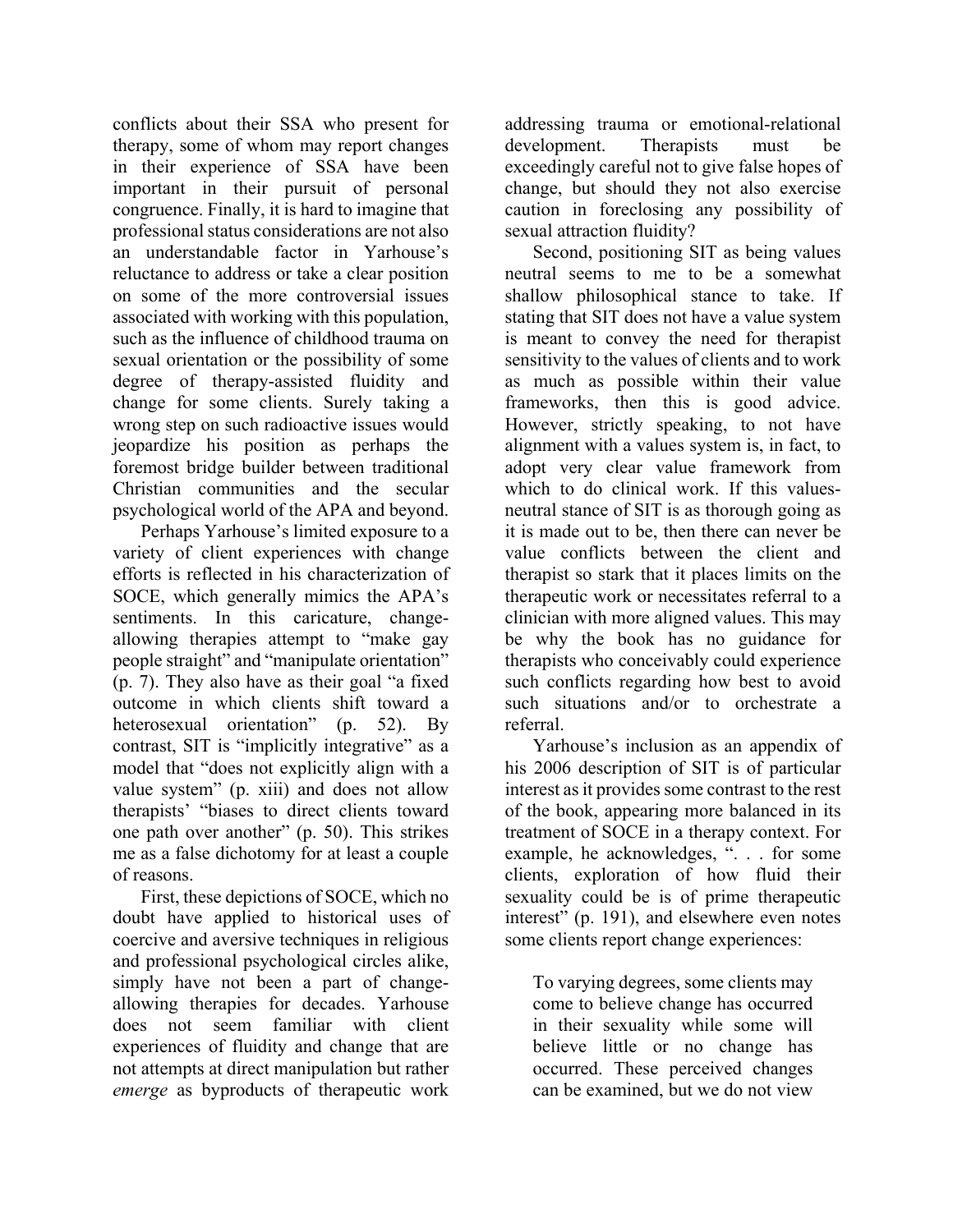such change as a determinant for the success or failure of SIT. (p. 183)

Unlike the book, here Yarhouse and Throckmorton acknowledge in a nondismissive tone some clients do wish to explore SSA fluidity and report experiencing change. They also affirm the appropriateness of examining this in therapy, with appropriate warnings that change should never be promised or made the only measure of helpful therapy. He later cites a 2002 quote from Douglas Haldeman, which states, "Psychology's role is to inform the profession and the public, not legislate against individuals' rights to selfdetermination" (p. 186). The full quote makes clear this self-determination includes change-oriented goals. Of course, in a more than ironic twist, Haldeman in 2018 testified in support of California legislation that would have declared any speech construed as promoting change within a fiduciary relationship (including therapists and pastoral counselors) as consumer fraud, encouraging legal action against such providers.

The 2006 SIT paper also makes explicit the inclusion of change-oriented goals in treatment options: "Professional interventions available include an active focus on same-sex identity, efforts to modify erotic orientation, and/or a more integrative approach" (p. 195). Referrals due to value conflicts are likewise allowed, though the risks of doing so are recognized:

Moreover, if a therapist's value position or professional identity (e.g., gay affirming, conservative Christian) is in conflict with the client's preferred direction, the referral to a more suitable mental health professional may be indicated. (p. 197)

Perhaps most astounding of all, Yarhouse and Throckmorton encourage clinicians to be familiar with a wide range of information and resources to assist clients in informed consent and decision-making, including works by past Alliance leaders Joseph Nicolosi, Sr. and A. Dean Bryd. These are the only references to such authors in the entire book.

These contrasts between the 2006 paper and this 2019 book seem likely to reflect the continued movement in the culture and in organized psychology away from any consideration of change-allowing therapies in favor of outright hostility toward them. This plausibly has placed ever tighter constraints on what Yarhouse might say about change-allowing therapies. Yarhouse is undoubtedly aware that although his immediate audience may be the Christian community, his broader audience includes LGBT+ activists within the APA who would not stomach too much deviation from affirmative models of therapy. For those who wish to maintain credibility within contemporary organized psychology, giving any credence to therapy-assisted SSA fluidity and change or etiological models that do not universally prioritize biological factors and dismiss developmental influences such as trauma is likely a career endangering move and thus professionally untenable.

I will close with one further observation and prediction: the exponential growth in gender dysphoria (particularly among girls) may well test the elasticity of the SIT framework's values neutrality. Yarhouse has already published a book on gender dysphoria, but to my knowledge he has not weighed in on the applicability of SIT for transgender concerns. What does SIT do with clients (including especially minors) who decide personal congruence for them means hormonal treatments and surgical removal of healthy body parts that could result in sterility and potentially serious medical risks? Will